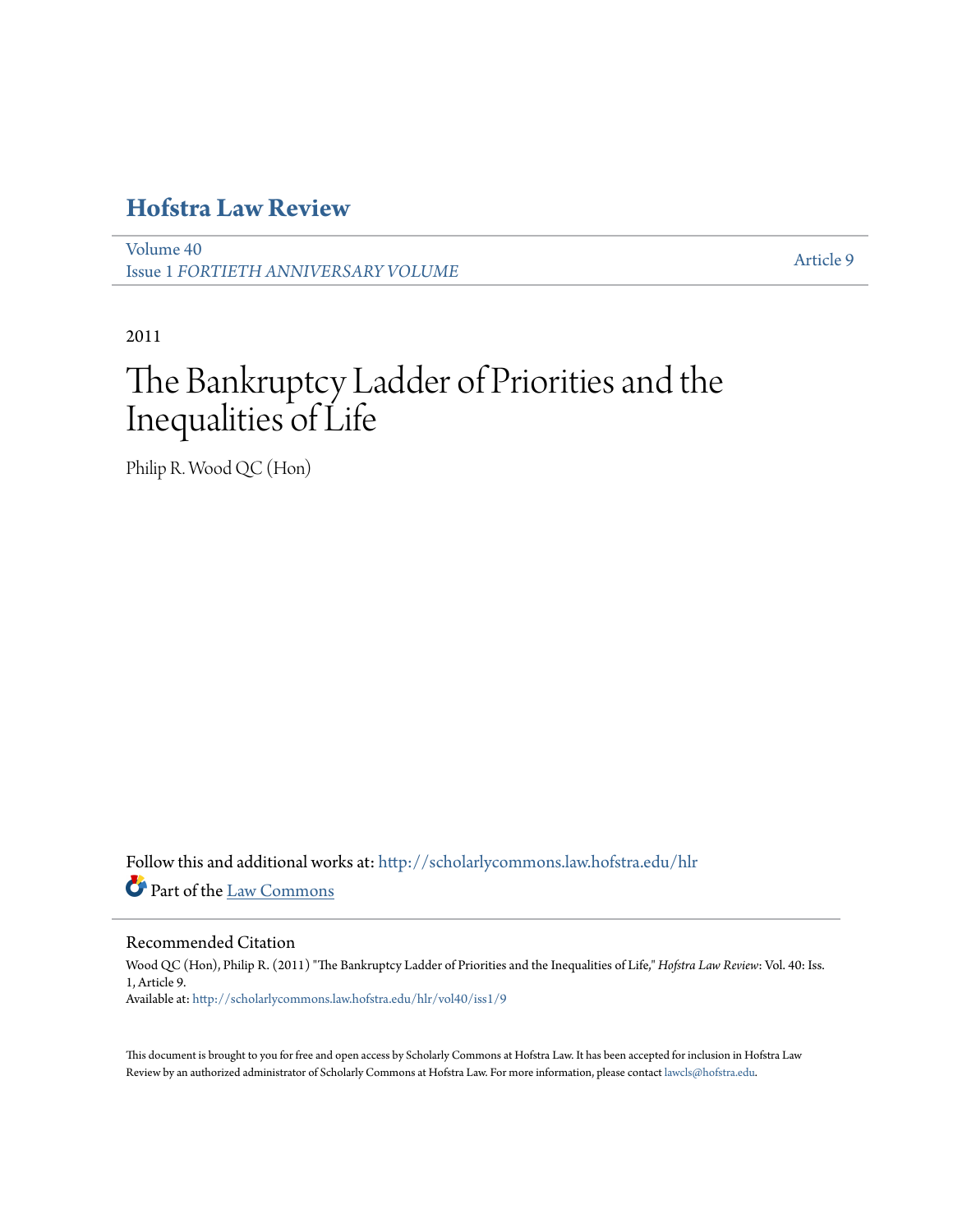### THE BANKRUPTCY LADDER OF PRIORITIES **AND** THE INEQUALITIES OF LIFE

### *Philip R. Wood QC (Hon)\**

### I. INTRODUCTION

The excellent work, *The Three and a Half Minute Transaction*,<sup>1</sup> raises some profound and intriguing questions about the documentation of some of the world's largest and most important transactions by far and about what lawyers actually do.

This Article raises a supplementary issue by way of an appendage. This issue is whether there ever was a principle of *pari passu*<sup>2</sup> distribution on bankruptcy, whatever that means. It concludes that equality on bankruptcy in the case of corporations at least is a mere metaphysical illusion and that the reality is rather different.

Bankruptcy law is the profound motivator of commercial and financial law because, if there is not enough brandy and biscuits on the raft, the law is at its most ruthless in having to choose who to pay. We have bankruptcy laws in order to prevent a race to dismember the assets and in order to achieve an equitable distribution amongst creditors.<sup>3</sup> The

<sup>\*</sup> Head, Allen & Overy LLP Global Law Intelligence Unit; Special Global Counsel, Allen & Overy LLP. Mr. Wood is Visiting Professor in International Financial Law, University of Oxford; Yorke Distinguished Visiting Fellow, University of Cambridge; Visiting Professor, Queen Mary College, University of London; and Visiting Professor, London School of Economics and Political Science.

**<sup>1.</sup>** MITU **GULATI** & ROBERT E. SCOTT, THE THREE AND A HALF MINUTE TRANSACTION: BOILERPLATE AND THE LIMITS OF CONTRACT DESIGN (forthcoming 2012) (on file with the Hofstra Law Review).

*<sup>2.</sup> Id.* (manuscript at 21).

<sup>3.</sup> **SUBCOMM.** ON CIVIL & CONSTITUTIONAL RIGHTS OF THE H. COMM. ON THE **JUDICIARY, 95TH** CONG., REP. ON **HEARINGS ON THE COURT** ADMINISTRATIVE **STRUCTURE** FOR BANKRUPTCY CASES 3-4 (Comm. Print 1978) (describing how over 500 separate lawsuits arose during the administration of a bankruptcy case in New York and the inherent need for speed in these types of cases as the assets deteriorate in value).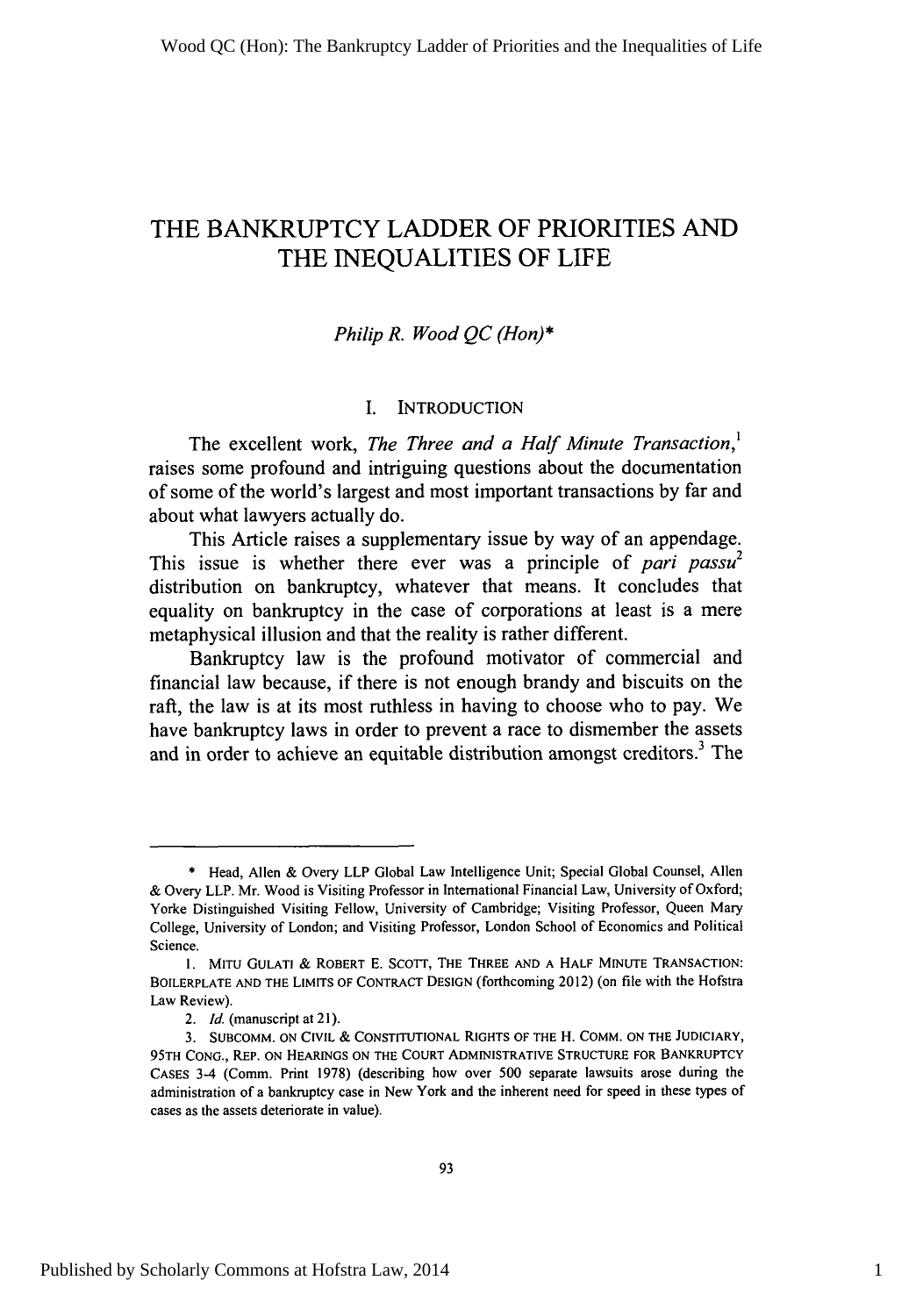*HOFSTRA LA W REVIEW*

race to dismember the assets is controlled by stays or freezes—there are potentially at least half a dozen of these, depending on the jurisdiction.<sup>4</sup>

The heart and central core of bankruptcy regimes is the bankruptcy ladder of priorities which determines the hierarchy of claimants on final liquidation.<sup>5</sup> "Even the most cursory examination of bankruptcy internationally shows that the *pari passu* rule is nowhere honoured. Nowhere is there a flat field."<sup>6</sup> On the contrary, creditors are paid according to a scale of priorities.<sup>7</sup> There is an intricate series of steps as creditors scramble upwards, gasping for more air to escape the "swirling tides of rising debt [and] to breathe in the squeezed bubble of oxygen at the top." $\frac{8}{3}$ 

### II. WHY THE BANKRUPTCY LADDER IS FUNDAMENTAL

The bankruptcy ladder of priorities is fundamental because:

- **"** It defines basic *contract and property rights-rights* which are considered crucial to economic development and which have been taken into account in insolvency regimes, including the resolution of banks.
- The ladder specifies the *risk* that the participants take and facilitates the pricing of the risk, for example, the pricing of equity capital, which is subordinated to everybody else or the pricing of a secured loan, which trumps everybody else.
- The ladder is the *backdrop* against which all negotiations between claimants have to take place because it specifies where claimants will be positioned in the event of liquidation if they do not agree. It is the backdrop to corporate reorganization plans and to bank resolution regimes.
- \* The ladder represents the profound *views of a society* about who should survive **by** being paid and who should be drowned.
- \* One of the main causes of international *legal disharmony* on bankruptcy matters results from different views about the ladder. Countries do not differ much on such questions as

7. *Id.*

94

*8. Id.*

*<sup>4.</sup> See* 1 PHILIP R. WOOD, THE LAW AND PRACTICE OF INTERNATIONAL FINANCE SERIES: PRINCIPLES OF INTERNATIONAL INSOLVENCY § 9-051, at 213-14 (2d ed. 2007) (discussing the stays within various jurisdictions); Franklin R. Edwards **&** Edward R. Morrison, *Derivatives and the Bankruptcy Code: Why the Special Treatment?,* 22 YALE J. ON REG. **91, 95** (2005) (discussing stays).

**<sup>5. 1</sup>** WOOD, *supra* note 4, § **11-001, at 237.**

*<sup>6.</sup> Id.* (emphasis added).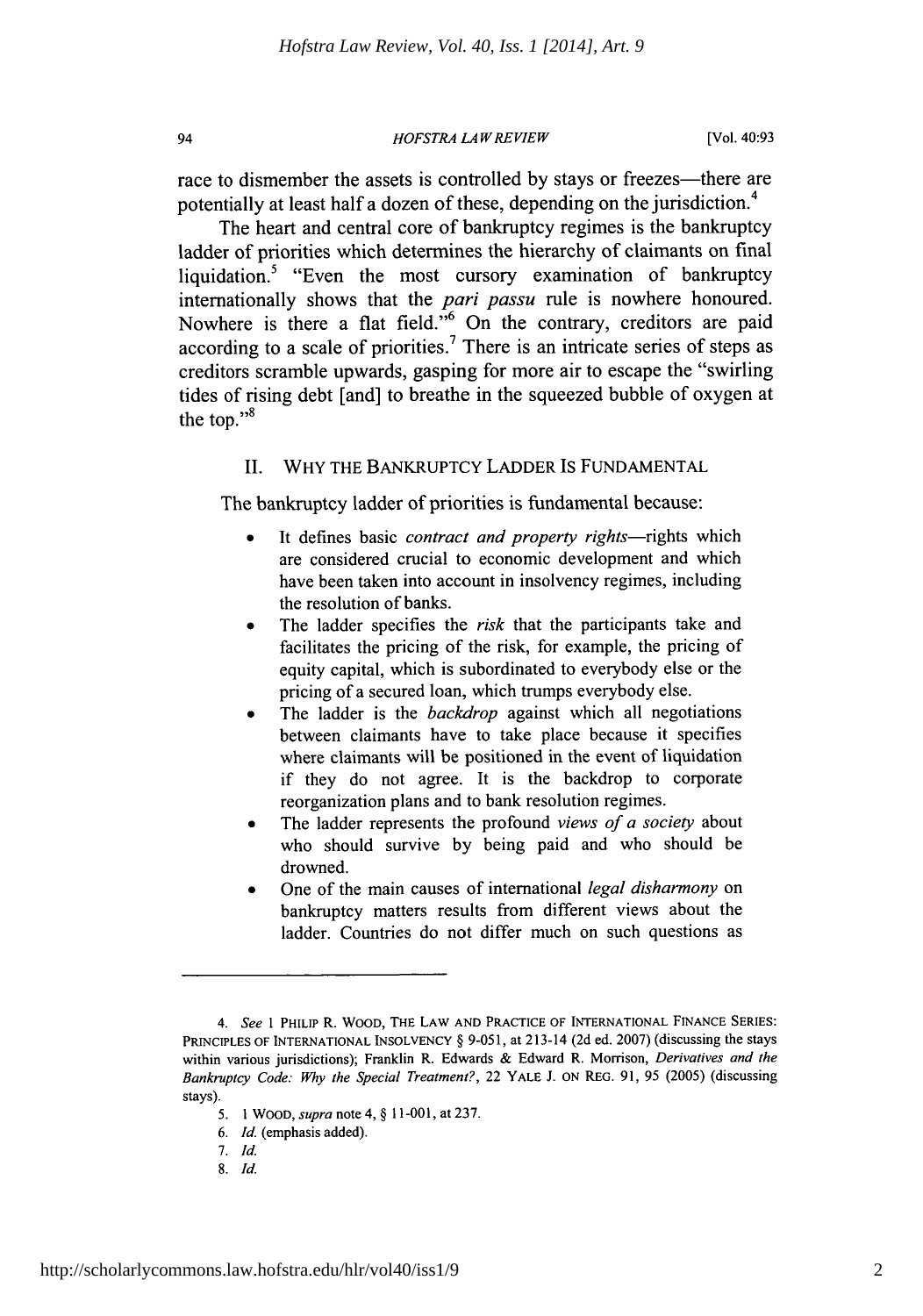2011]

### *THE BANKRUPTCY LADDER OF PRIORITIES*

95

entry criteria, management, or even the avoidance of preferences (although they do differ on these matters but not nearly as much as they disagree about the ladder).

- \* Claimants who are under water typically do not have a *vote,* at least in the proceedings themselves. This is because financial democracies are property democracies. If a claimant does not have any interest to protect, then the claimant is an outsider with no involvement and therefore should not be able to determine outcomes. For example, if the company is insolvent, this theory generally leads to the conclusion that shareholders have no vote at all on any reorganization plan. The same applies to underwater subordinated creditors in the tiers above shareholders.
- There is always a *direct cost* to somebody in changing the ladder. The insertion of any class of claimant higher up in the ladder potentially involves a greater loss to the claimants lower down. Thus, if retail depositors to a bank are ranked above ordinary creditors, this may impact upon the interest rate and maturities of capital-raising bond issues by banks. Most of the complications in working out priorities result from the near indecipherability of impact and of weighing up costs and benefits quantitatively.
- \* The essence of bankruptcy is that the law has to make *choices.* Typically, neither of the alternatives is perfect. In the case of the bankruptcy ladder, there are winners and losers, victors and victims, because there is not enough to go around. It is also the case that there is no escape—choices have to be made and it is these choices that reveal the credentials of a legal system. The priority ladder reflects the priorities of the legal culture.

The concept of a ladder of priorities is so potent that there is a consensus ladder in relation to state insolvency even though state insolvency is not governed by any mandatory bankruptcy laws.<sup>9</sup> The result is that the bankruptcy ladder of priorities is directly implicated in the design of any legal regime for the rescue or liquidation of corporations and the resolution of banks.

*<sup>9.</sup> See id.* § 11-004, at 238; *State Insolvency-What Bondholders and Other Creditors Should Know,* **ALLEN** & OVERY GLOBAL LAW **INTELLIGENCE UNIT,** 5 (2010), *available at* http://www.allenovery.com/AOWeb/binaries/64484.pdf.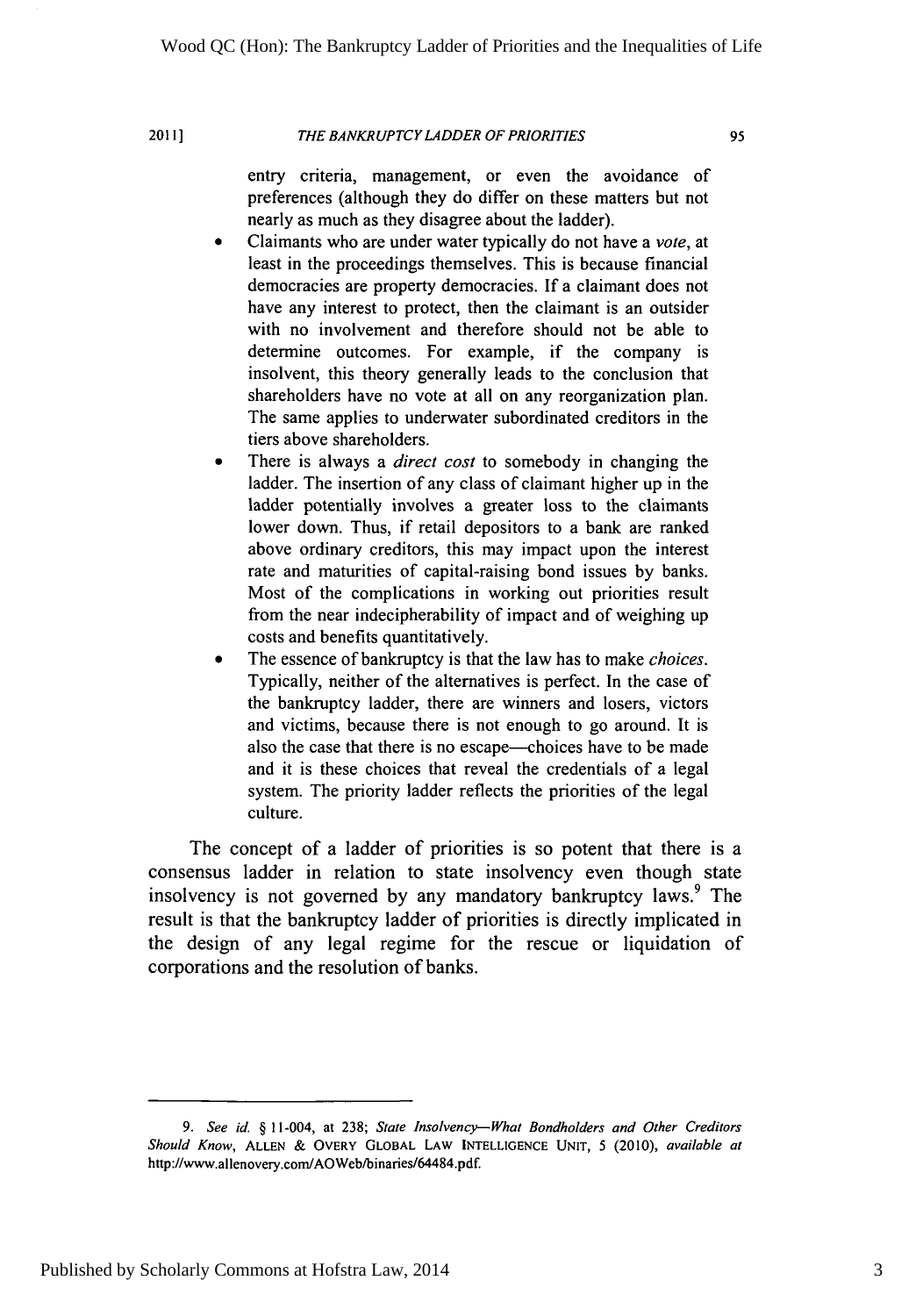96

### *HOFSTRA LAW REVIEW*

[Vol. 40:93

### III. SUMMARY OF THE LADDER

The bankruptcy ladder of priorities usually comprises at least six main ranks or rungs as follows:

- (1) Super-priority creditors;
- (2) Priority creditors;
- (3) *Paripassu* creditors;
- (4) Subordinated creditors;
- (5) Equity shareholders; and
- (6) Expropriated creditors.<sup>10</sup>

In addition, each of the grand divisions is often sub-divided into manifold little internal steps, sometimes as many as a dozen or more, especially in relation to priority post-commencement administrative costs.<sup>11</sup> So within the main rungs, there are tightly pitched mini-ladders. The actual amounts involved in each rung of the ladder varies between banks and corporations, between classes of debtor, and between debtors in the same generic class.

The typical principal members of each of the above six main classes of rungs are set out below.

### *A. Rung 1: Super-Priority Creditors*

Super-priority creditors are of enormous economic importance. They are generally paid in full (or up to the amount of their asset) and are broadly outside the bankruptcy in the sense that they can take assets out of the debtor's estate for themselves. They are separatists.<sup>12</sup>

There are usually about eight sub-groups in this main group of which the most important are:

- (1) secured creditors with security interests over collateral, sometimes tiered into senior and junior tranches by voluntary agreement, include equivalent title finance substitutes such as sale and repurchase agreements;
- (2) creditors entitled to set-off and to net contracts on a close-out; and
- under trusts, such as custodianship of securities.<sup>13</sup> (3) beneficiaries

The institutions of security interest, set-off (and netting), and trusts are major risk mitigants. Notwithstanding this, the international

<sup>10. 1</sup> WOOD, *supra* note 4, § 11-002, at 237 (emphasis added).

<sup>11.</sup> *Id.* § 11-006, at 239.

<sup>12.</sup> *Id.* § 11-008, at 240.

<sup>13.</sup> *Id.* §§ 11-008 to -010, -012, -016 to -017, at 240-44.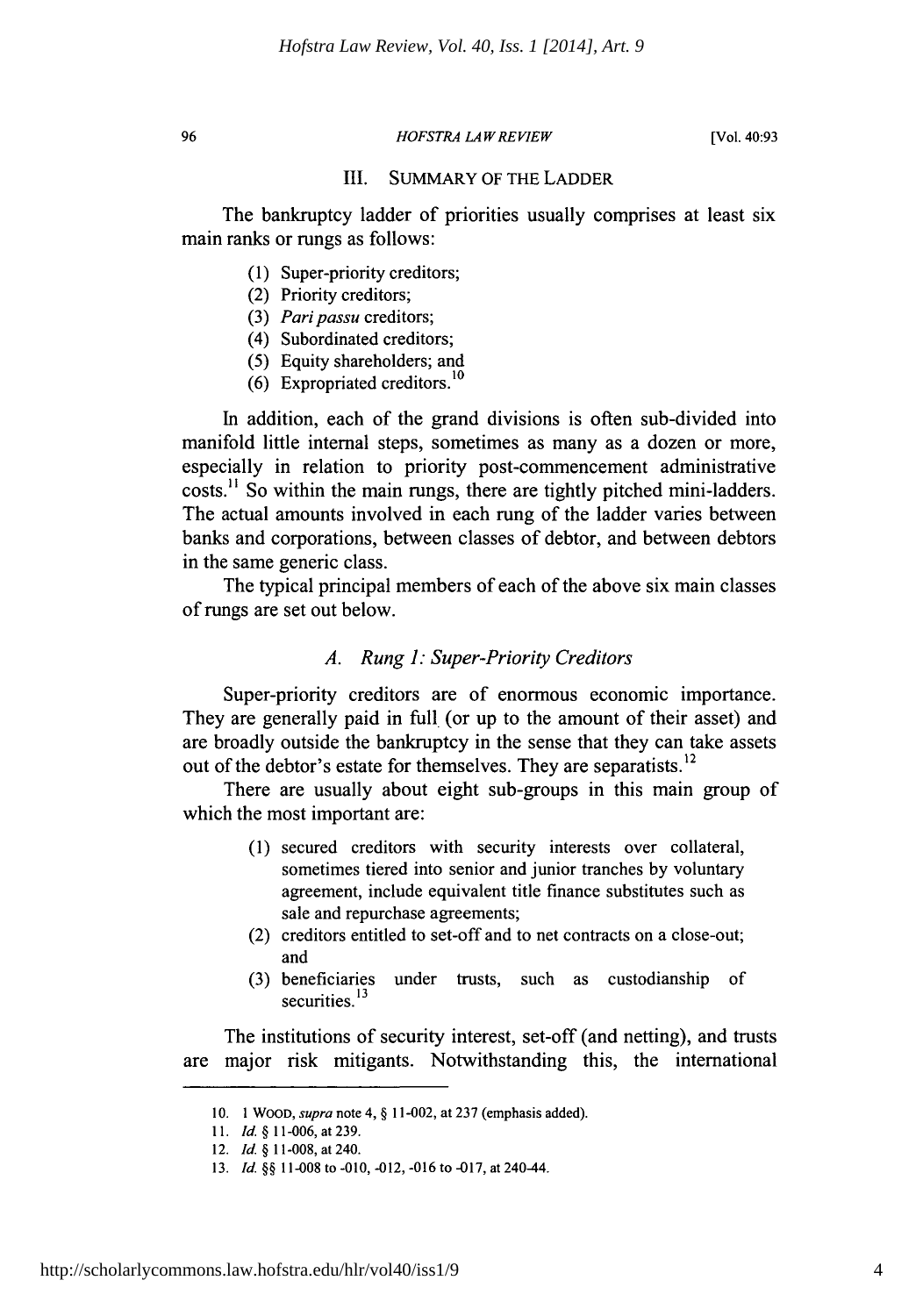#### *THE BANKRUPTCY LADDER OF PRIORITIES* 2011]

97

reception of these risk mitigants is very different around the world.<sup>14</sup> One of the most fundamental decisions which policy-makers have to make is the degree of protection which they confer on these risk mitigants. In most cases, the amounts involved exceed world gross domestic product ("GDP") and sometimes a multiple of world GDP, in terms of daily exposure.<sup>15</sup>

The rationale underlying the status of each super-priority claimant is detailed. The mainstream view is that the enormous amounts involved, the protection of the safety of capital-providers, and the capital needs of economic development support these risk mitigants.<sup>16</sup> Yet there is much international discord.

### *B. Rung 2: Priority Creditors*

The most important classes of priority creditors are typically:

- (1) retail depositors and life/pension insurance claimants;
- (2) employees for remuneration and benefits up to limits;
- (3) unpaid taxes; and
- (4) post-commencement administrative claims, including the important class of post-commencement new financing.<sup>17</sup>

Most of the controversy is about the size and scope of these priority claimants and also whether they should rank before or after *security interests.* If they rank ahead of unsecured claimants, the increased risk may have an adverse effect on the cost of *pari passu* capital. If they rank ahead of security interests, this will have an impact on the value of collateral. In practice, major listed corporations and banks do not grant security except in relation to emergency last resort new money<sup>18</sup>—which is when it really matters so that the ranking is critical in relation to corporate reorganizations and bank resolutions.

Most jurisdictions do not give *bank depositors* a preference. Examples of countries which do are Republic of Argentina, Australia, Hong Kong, Japan, Russia, Singapore, Sweden, Switzerland, and the United States.<sup>19</sup> Outside very simple retail banks, it is thought that

<sup>14.</sup> *Id. §* 11-007, at 239.

*<sup>15.</sup> Id. §§* 4-001 to -002, at 75; Philip R. Wood, *How to Compare Regulatory Regimes,* 2 CAP. MARKETS L.J. 332,336 (2007).

<sup>16.</sup> *See I* WOOD, *supra* note 4, §§ 4-001 to -002, 14-006, at 75,356.

<sup>17.</sup> *Id.* §§ 11-030 to -035, at 249-51.

<sup>18. 2</sup> PHILIP R. WOOD, THE LAW AND PRACTICE OF INTERNATIONAL FINANCE SERIES: COMPARATIVE LAW OF SECURITY INTERESTS AND TITLE FINANCE § 2-041, at 41 (2d ed. 2007).

<sup>19. 1</sup> WOOD, supra note 4, § 11-035, at 251; Henri Pagès & João A.C. Santos, *Optimal Supervisory Policies and Depositor-Preference Laws I* n.2 (Bank for Int'l Settlements, Working Paper No. 131, 2003), *available at* http://www.bis.org/pubU work 13 l.pdf.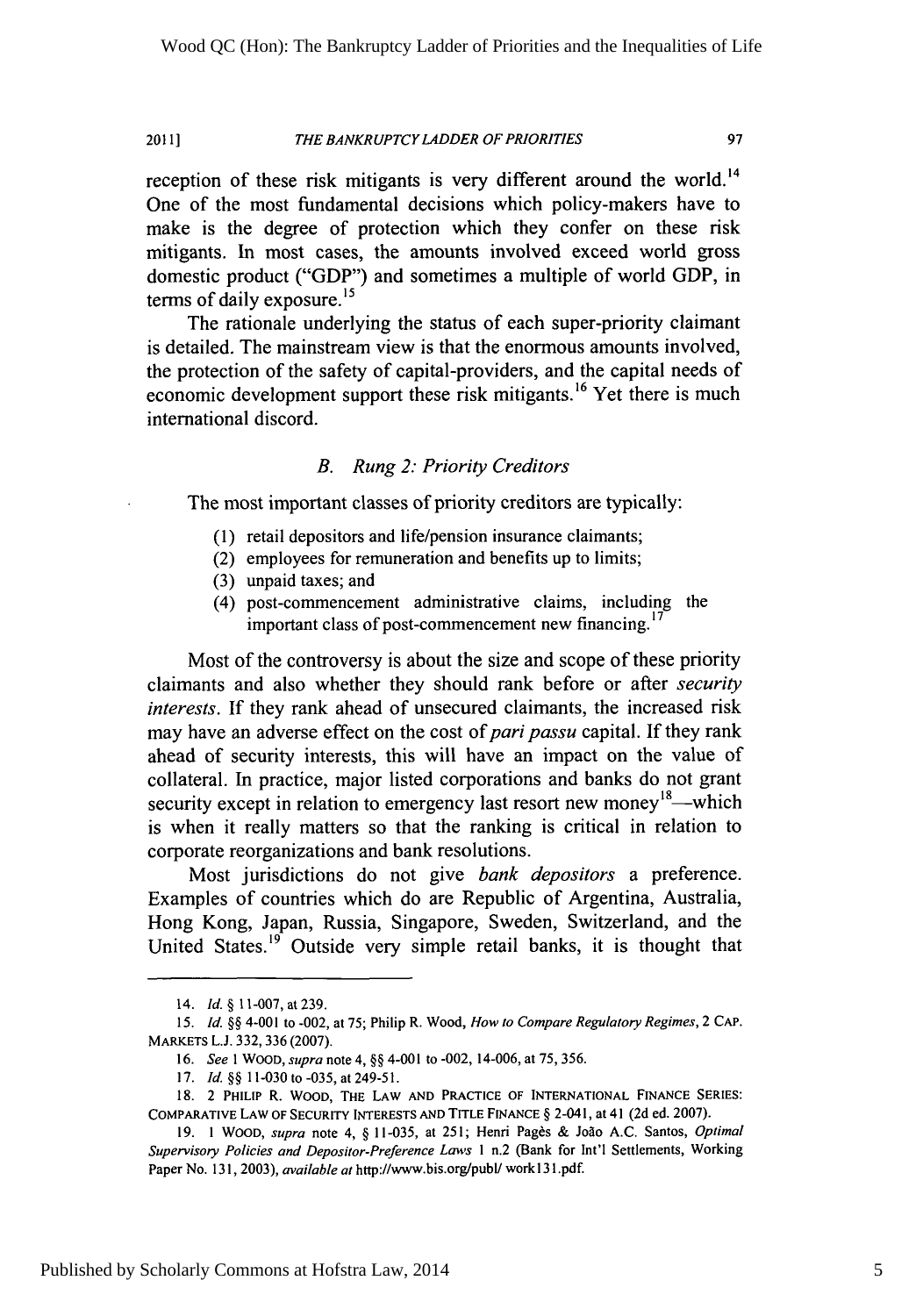### *HOFSTRA LA W REVIEW*

depositor preference is not a protection against systemic runs: these tend to start in the wholesale market.<sup>20</sup> If a systemic collapse is on the way, the protection of retail depositors will not do much to stop it. The objects of depositor priority are generally to protect retail depositors (who have votes) and in turn any deposit protection fund on subrogation after payment to depositors.<sup>21</sup>

Most rescues require the injection of *new money*.<sup>22</sup> The issue here is whether the new money should be prioritized over existing creditors. It is generally accepted that last resort emergency money should have a priority, $23$  although, if a rescue fails, existing creditors will be subordinated. $24$  Most leading bankruptcy regimes do not permit postcommencement new money to take priority over existing *secured* creditors, either not at all or at least without adequate protection of the secured creditors.<sup>25</sup>

There are pros and cons about the *tax priority.* A number of countries have abolished the tax priority, at least in relation to ordinary corporate insolvencies, for example, Switzerland (1996), Britain (2002), Spain (2003), Portugal (2004), Sweden (2004), and Belgium (2009), but **<sup>26</sup>** not Italy, Japan, or the United States.

### *C. Rung 3: Pari Passu Creditors*

This group contains the true *pari passu* creditors upon liquidation. Upon insolvency, they often receive nothing or a small percentage.<sup>27</sup> The largest of these creditors are often other banks and bondholders.<sup>28</sup> Trade creditors and real property lessors are proportionately small in the normal case.<sup>29</sup>

A critical issue is the frequent need to be able to convert debt especially for bank lenders and bondholders—into shares quickly so as to restore the solvency of the debtor. This can be achieved by an agreed debt-equity conversion or by a judicial plan or by the terms of the debt

98

6

<sup>20. 1</sup> WOOD, *supra* note 4, § 24-015, at 735-36.

<sup>21.</sup> *Id.* §§ 24-015, -017, at 735-36.

<sup>22.</sup> *Id.* § 23-109, at 718.

<sup>23.</sup> *Id.*

<sup>24.</sup> *Seeid.* §23-111,at719.

*<sup>25.</sup> Id §* 14-032, at 371.

<sup>26.</sup> *See id.* § 11-032, at 250; *Tax Authorities and the Continuity of Enterprises Act: Still No Clarity,* EUBEL1US (June 2011), http://www.eubelius.com/en/spotlight/tax-authorities-and the\_ continuity of enterprises act still no clarity.

<sup>27.</sup> *Id.* § 11-059, at 266.

<sup>28.</sup> *Id.*

<sup>29.</sup> *See id.*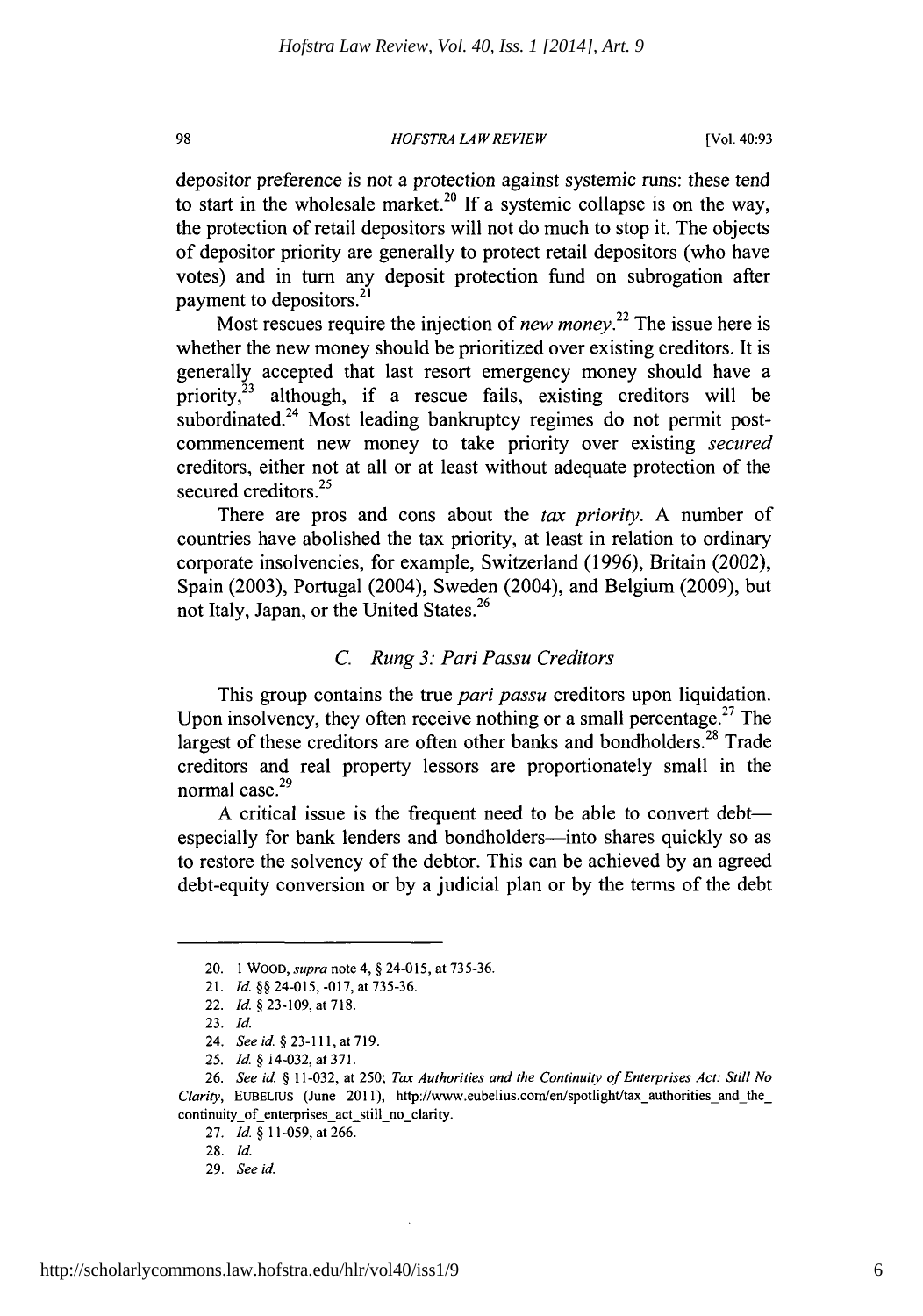#### *THE BANKRUPTCY LADDER OF PRIORITIES* 20111

99

instruments themselves.<sup>30</sup> A strong-arm bank resolution regime may force a conversion: these forcible bail-ins were being widely discussed in relation to banks in late  $2010$ .<sup>31</sup> Contentious issues in forcible conversions are whether shareholders should be disenfranchised in regards to their control over new issues, pre-emption rights, and any required approval of material disposals.<sup>32</sup> The argument would be that claimants who do not have a property right should not have a vote, but in practice there are acute problems about valuation. For example, in the financial crisis starting in 2007, bank valuations hinged upon the values of homes which were very unpredictable.<sup>33</sup>

### *D. Rung 4: Subordinated Creditors*

All of the subordinated creditors and those below them generally receive nothing upon liquidation because of the insolvency.<sup>34</sup> The main classes include:

- (1) creditors who have voluntarily agreed to be subordinated, such as junior bondholders providing hybrid capital. These creditors may be divided into tiers, for example, senior subordinated, junior subordinated, and preferred shares;
- (2) creditors who are compulsorily subordinated in some jurisdictions, for example, for misconduct; and
- (3) post-insolvency interest.<sup>35</sup>

### *E. Rung 5: Equity Shareholders*

The subordination of equity shareholders is critical to corporate theory and the capital adequacy regimes for banks. Common shareholders bear the first loss.<sup>36</sup> They know they bear the first loss and they are compensated by increased returns, by the fact that profits go to the bottom line, and by the possibility of capital appreciation.<sup>37</sup> A key

<sup>30.</sup> *Id.* §2-001,at3l.

<sup>31.</sup> *See, e.g.,* **LISA** CURRAN & **JAAP** WILLEUMIER, **INT'L BAR** ASS'N, **EXECUTIVE** SUMMARY: **G20** SURVEY ON BANK **BAIL-INS AND** NVCC 1 (2011), *available at* http://www2.1se.ac.uk/fmg/events/conferences/2011/DBWorkshop\_14Mar20 l l/6-IBASummary. pdf, Tamara Burnell, *Bail-in Proposals Are Not Necessarily Bad for Investors-M&G,* RISK.NET (Mar. 4, 2011), http://www.risk.net/credit/opinion/2031415/bail-ins-necessarily-bad-investors.

<sup>32.</sup> *See* CURRAN & WILLEUMIER, *supra* note 31, at 4, 6.

<sup>33.</sup> Michael Legg & Jason Harris, *How the American Dream Became a* Global Nightmare: *An Analysis of the Causes of the Global Financial Crisis,* 32 UNSW L.J. 350, 363-64 (2009).

<sup>34. 1</sup> WOOD, *supra* note 4, § 11-062, at 267.

<sup>35.</sup> *Id.* §§ 11-062 to -070, -072, at 267-71.

<sup>36.</sup> Id. *§* 11-073,at271-72.

<sup>37.</sup> *Id.* §2-046, at47.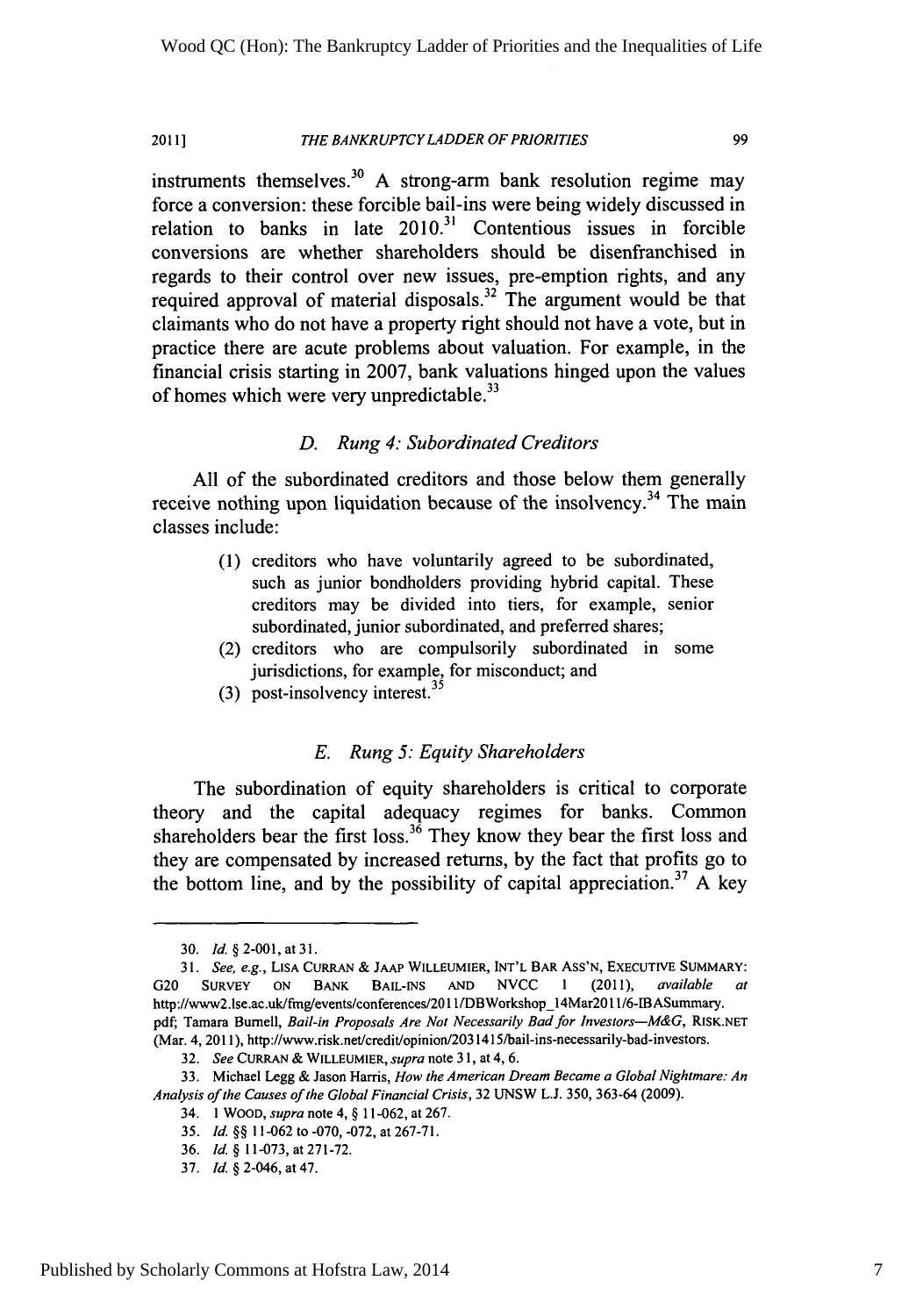100

*HOFSTRA LAW REVIEW*

issue is whether a shareholder induced by misrepresentation to subscribe for shares can leapfrog up the rungs claiming damages, as in Australia.<sup>38</sup>

### *F. Rung 6: Expropriated Creditors*

Typical expropriated creditors are claimants for foreign tax and penalties who are typically excluded from claiming locally (although not always).39 Often one of the largest classes of expropriated creditors is composed of foreign currency creditors.<sup>40</sup> Under the law of most jurisdictions, foreign currency claims against the debtor are converted into local currency at the commencement of the insolvency proceeding in order to achieve parity.<sup>41</sup> The result is that, if the local currency depreciates rapidly during a long-drawn-out insolvency, a foreign currency creditor is similarly depreciated.<sup>42</sup> The conversion rule can inflict considerable damage on foreign currency creditors.

The risk is particularly high if the sovereign state concerned is bankrupt because the bankruptcy generally precipitates a sudden decline in value of the currency of the sovereign state.<sup>43</sup> Thus, in the case of the insolvency of Argentina around 2002, foreign creditors claiming foreign currency loans from Argentine corporate debtors were anxious to prevent the formal bankruptcy of the corporate debtors since the conversion would have inflicted massive losses in addition to the normal bankruptcy losses.<sup>44</sup>

### IV. CONCLUSION

A precise description of the ladder in all of the jurisdictions of the world would require a large and impenetrable treatise. As a very broad generalization however, a key feature of the common law group of jurisdictions, compared to the Napoleonic and Roman-Germanic groups, is the super-priority accorded by the common law jurisdictions to the three key risk mitigants: security interests, set-off, and trusts. They therefore tend to be more protective of a certain class of claimants on insolvency to the detriment of the rest.

<sup>38.</sup> *Id.* § 11-073, at271-72.

<sup>39.</sup> *Id.* §§ 11-074, -077, at 272-73.

<sup>40.</sup> *Id.* § 11-078, at 274.

<sup>41.</sup> Id.

<sup>42.</sup> Id.

<sup>43.</sup> Id.

<sup>44.</sup> *See generally* **U.S. CONG. JOINT ECON.** COMM., **108TH CONG.,** ARGENTINA'S ECONOMIC **CRISIS: CAUSES AND CURES** (2003) (Rep. Jim Saxton), *available at* http://jec.senate.gov/ republicans/public/?a=Files.Serve&File id=5fbf2f91-6cdf-4e70-8ff2-620ba9Olfc4c.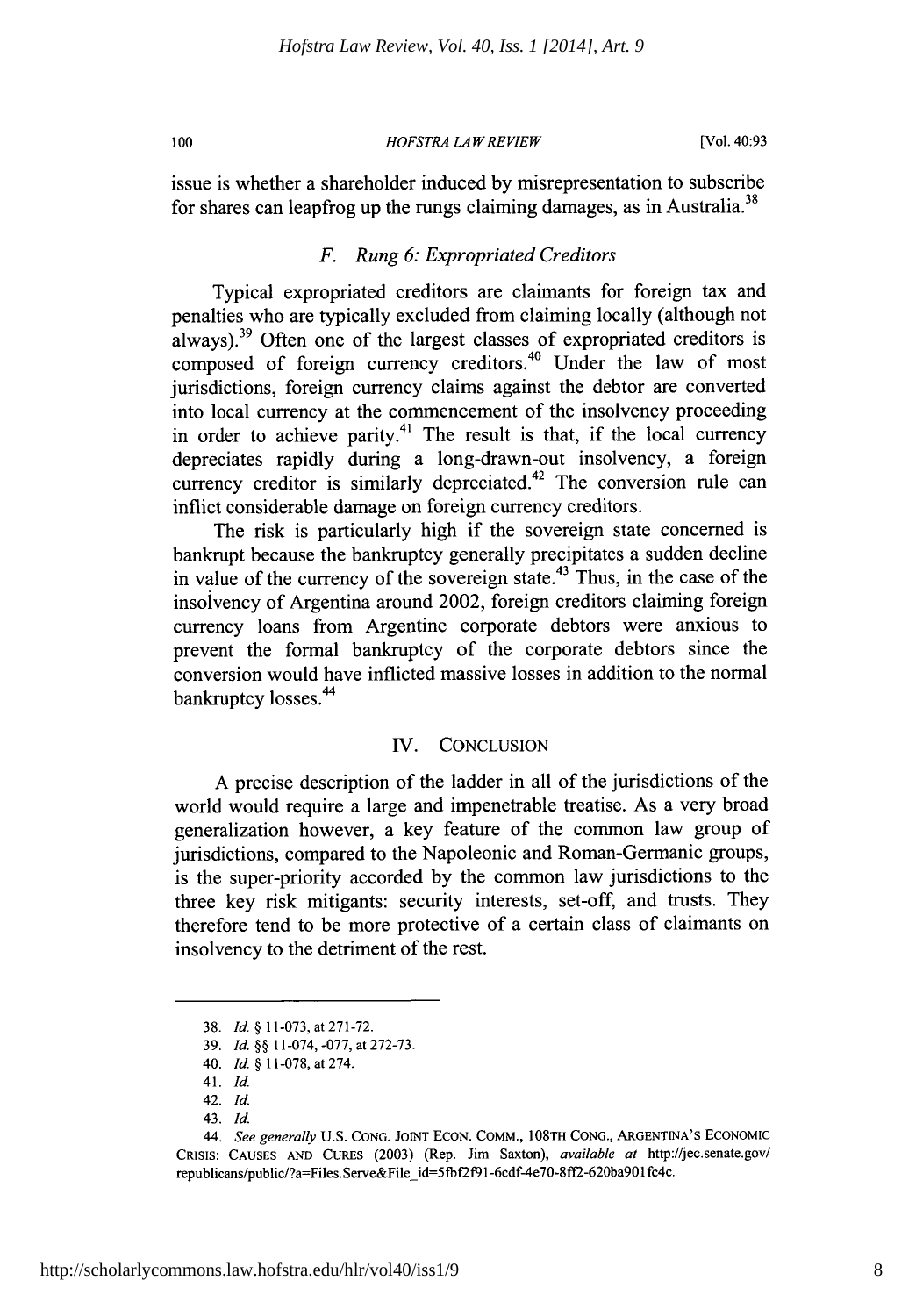### 2011] *THE BANKRUPTCY LADDER OF PRIORITIES* <sup>101</sup>

The question of who ranks where on the bankruptcy ladder of priorities is undoubtedly the issue which inflames the most passionate debate. Whatever one may think of the various rationales advanced for preferring one claimant over another, it would seem that the human desire to arrange people in a hierarchy is deeply rooted. Even if the law did not impose a hierarchy, one suspects that markets would devise means of creating a ladder spontaneously. To queue is human. The real questions are—is the ladder efficient? And is the ladder fair?

There are some more basic and primitive issues. Are we rational? Or do we create legal systems which are mainly romantic? These same questions also arise in relation to the famous *pari passu* clause.

Published by Scholarly Commons at Hofstra Law, 2014